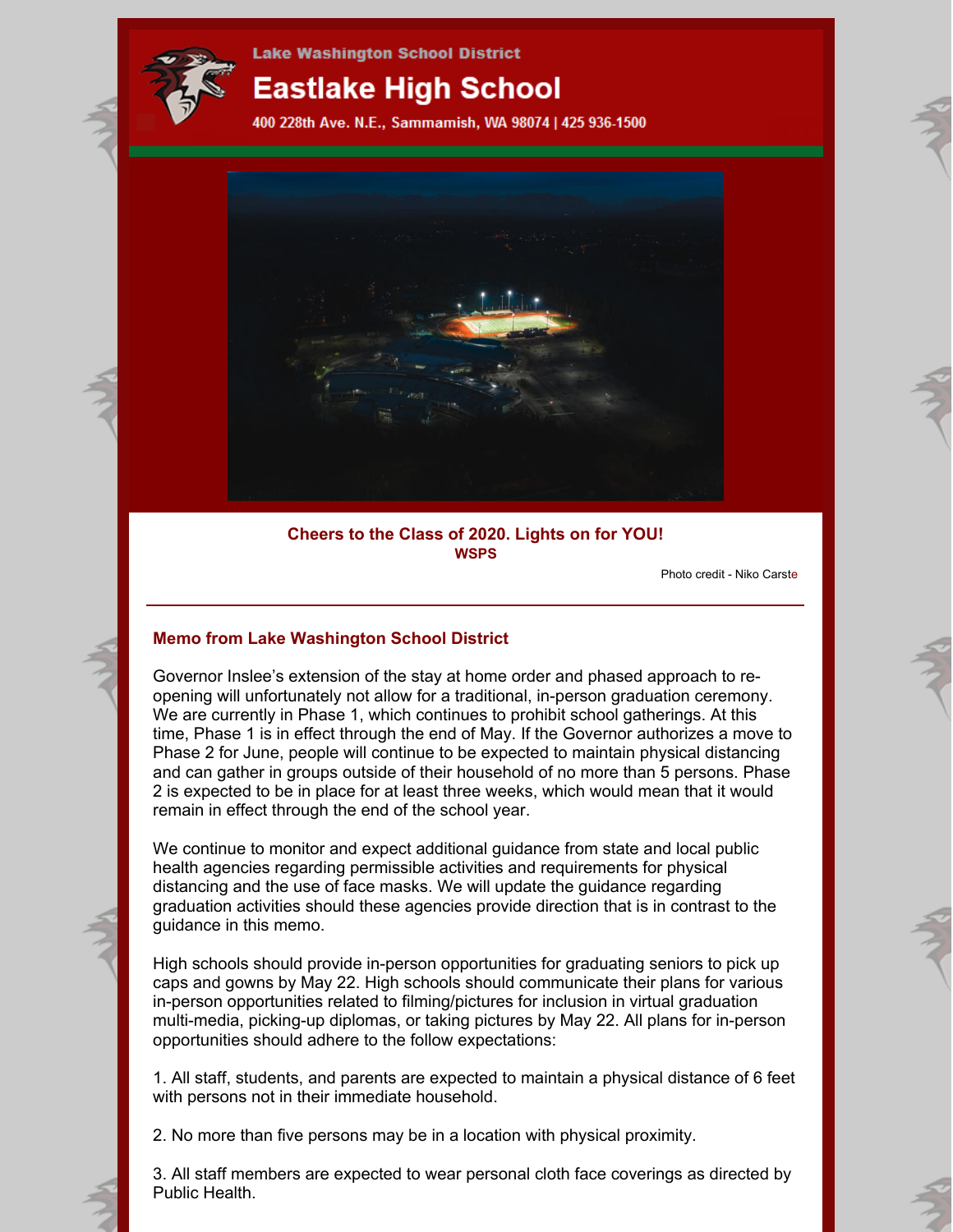4. Consider ways in which all graduating seniors may equitably access such opportunities.

# **Eastlake's Plan to Celebrate the Class of 2020**

We understand the disappointment of not graduating the Class of 2020 in Hec Edmundson Pavilion in front of thousands of people and loved ones from all over the world. We are most saddened that our seniors did not get to spend the final months of high school with their friends and staff at Eastlake that loves them.

But here we are! We now need to all get excited for what we will do to celebrate the Class of 2020.

Here is a summary of our build up to graduation. This is also a lot of information so we will send out continuous reminders!

Here we go!

As always…Wolf Strong, Pack Strong!

Dr. Chris Bede, Principal Eastlake High School

#### **Virtual Graduation - Monday June 15th**

We will have a virtual graduation released on Monday, June 15 at 5 PM. People can watch the video afterwards but cannot fastforward. That allows all seniors to turn their tassel and graduate at the same time. We have now hired HotSpark Media**,** two former Eastlake graduates (Eli and Ben), to produce the graduation video.



The video will follow Eastlake's traditional Graduation program with student and staff speakers, student performances and the ceremonial turning of the tassel. We're sure Ben and Eli will add their own creative flare to it as well!

#### **Senior Photos and Check-Out**

In preparation for this graduation video, we will provide an opportunity for seniors to receive a studio quality portrait that we will include in the virtual graduation. For this picture students will wear their caps and gowns and hold a diploma cover which we will provide.

If seniors do not show for their picture, they can submit a picture themselves to [hotsparkmedia@gmail.com](mailto:hotsparkmedia@gmail.com) no later than Friday, June 12 at 4 PM. If seniors do not do either, we will put their Yearbook photo in the video.

We will then provide digital copies of these graduation photos to families free of charge.

These pictures will coincide with senior check-out. Seniors need to bring their laptops, chargers, textbooks, library books and sports uniforms at the same time. We hope to provide seniors with their Yearbooks during this designated time frame.

Obviously both senior photos and personal submissions need to be school appropriate.

The likely last day for teachers to assign work for seniors will be Monday, June 1 and it will be due Monday, June 8. Senior turn in dates and times are below. If needed, seniors will have until June 19 to turn in missing assignments and will be able to turn in their curricular material on that day as well.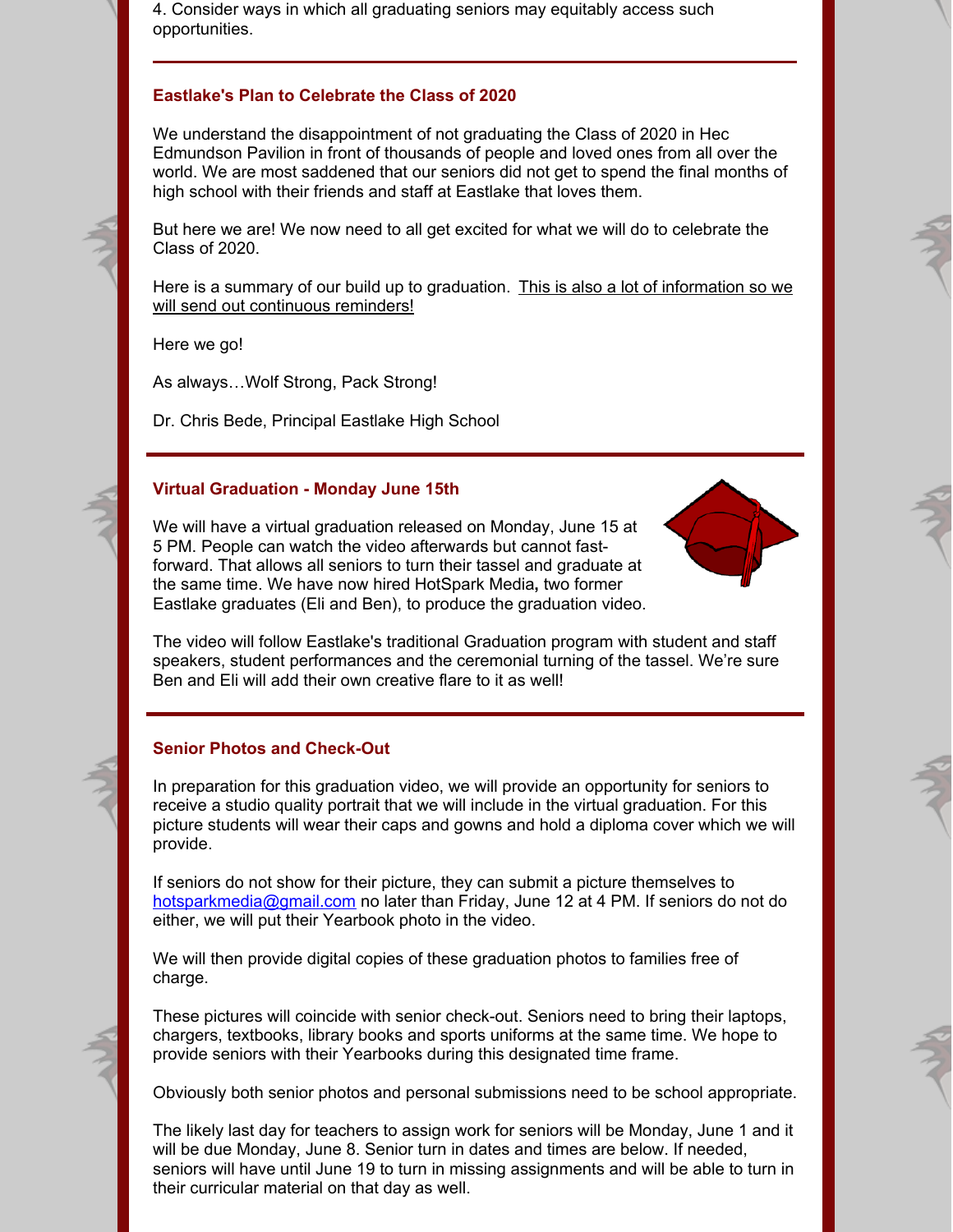In order to collect all materials in a safe manner that aligns with social distancing protocols we will need to divide it up by last name and spread it over three days.

#### **June 9th**

A – BO: 9:00 -10:15 BR – CON: 10:45 – 12:00 COO- FAR**:** 1:00 – 2:15 FEN- HEI 2:45 -4:00

#### **June 10th**

HER – KA: 9:00-10:15 KE – LI: 10:45 – 12:00 LO – MO:  $1:00 - 2:15$ MU – PHA: 2:45 – 4:00

#### **June 11th**

PHI – RY**:** 9:00 – 10:15 SA – ST: 10:45- 12:00 SU – VU: 1:00-2:15  $WA - Z: 2:45 - 4:00$ 

It's important that your students adhere to their designated time slot so we can be safe and avoid long lines! Students will drive into the front entrance of campus and follow further instructions from Eastlake staff, just like during the pickup of caps and gowns.

**Important: We would like to photograph each senior for the slideshow. Please contact [dbreynaert@lwsd.org](mailto:dbreynaert@lwsd.org) if transportation or logistics are an issue for any of these in-person opportunities.**

#### **Spring Senior Sports Celebration – May 29**

The EHS Athletic department will celebrate spring senior athletes on May 29 with a special section in the Wolves Weekly Update. There will be a short blurb on each senior who was a part of a spring sport.

The spring senior athletes will also be honored with a slide show of our athletes on May 29, championship weekend. Links for the video will be sent out via Eastlake social media as well as in the Wolves Weekly Update. A HUGE thank you to Chad Greene for his amazing work on this project!

#### **Unified Sports Celebration – June 1-5**

Our Unified athletes were unable to have their game this year against Skyline. Between June 1 and 5, we will recognize these amazing Seniors with a drive-by celebration at their home. We're also going to give them a personalized gift to remember their time at Eastlake.

#### **Destination Day - June 1**

We will have a virtual Destination Day celebration on June 1. Destination Day celebrates your plans after high school, whether that destination is college, technical school, the military, an apprenticeship, a gap year, a service project or a job.

Please submit a photo for Destination Day to  $E$ HS-DestinationDay@lwsd.org no later than May 22. Our Career Specialist, Carol [McGuigan](mailto:cmcguigan@lwsd.org) has sent an email with this request as well. We will also use this information to create both a video and a banner, celebrating the future destinations of the Class of 2020.

# **Senior Awards - June 8**

This year, Senior Awards will also be celebrated virtually. We will announce them on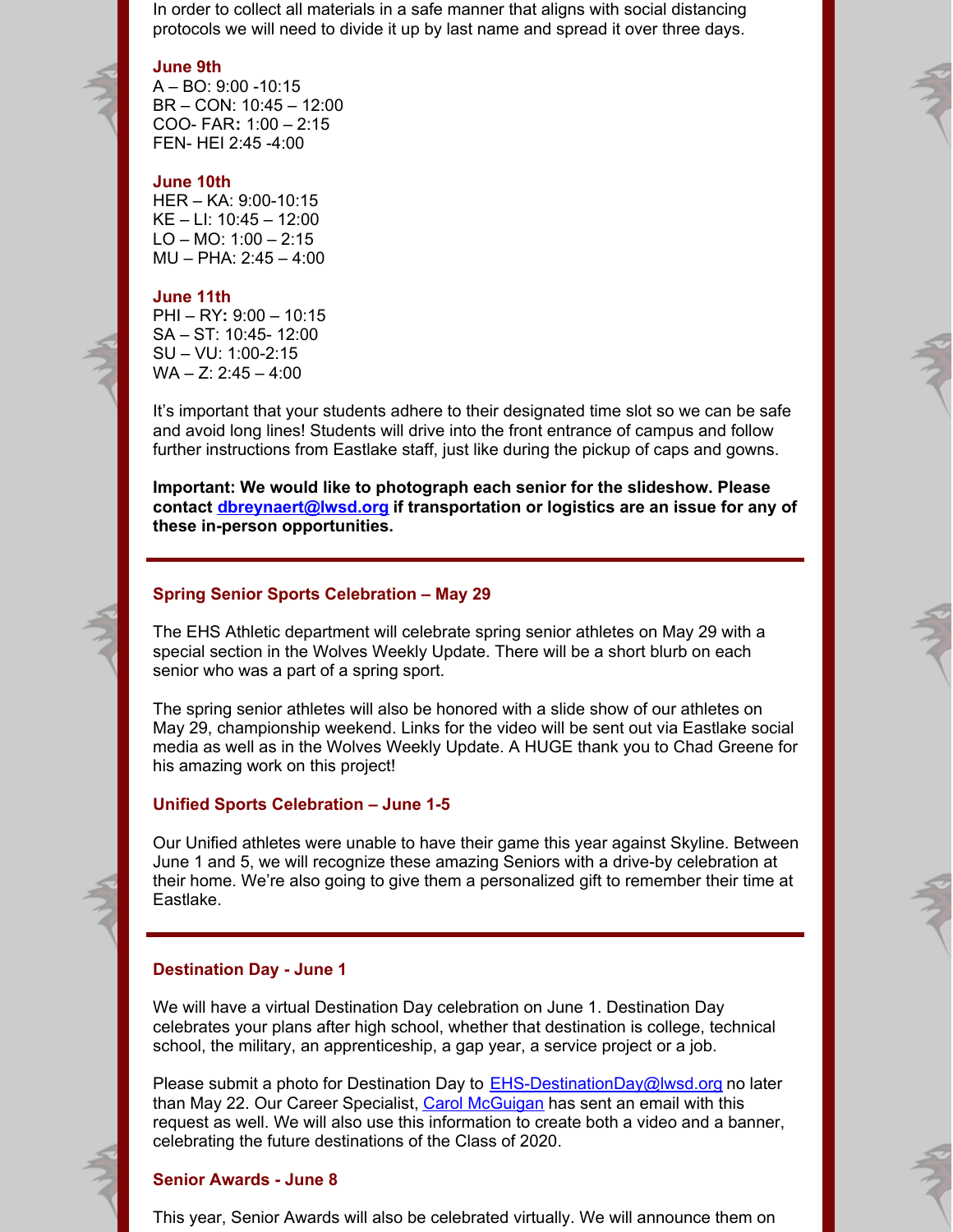June 8 via email, social media and in the Wolves Weekly Update on June 12.

# **Moving Up Assembly - June 12 \***

Eastlake Leadership students and ASB will still host the Moving Up Assembly on June 12, complete with all the traditions, albeit in a different format. We will release the Moving Up Video via social media at 10 AM on June 12.

We will also have a modified *"Tunnel of Tears*" at 1:00PM where the Eastlake Staff will be spaced following social distancing guidelines and allow students from the Class of 2020 to car parade through campus on designated routes.

\*The in-person Tunnel of Tears is dependent on phase 2 unfolding as planned.

# **PTSA Senior Slide Show – June 13**

The PTSA will be creating a slideshow to honor the 2020 senior class. To have your senior included in this slide show, please follow these instructions to send us photos by **June 1st**:

1. Please send a baby photo and a senior photo of your student. Label each with first and last name and "Baby" or "Senior" 2. \*Attach\* the two files to an email to [seniorphotos@ehsptsa.org](mailto:seniorphotos@ehsptsa.org).

We would love to have all seniors represented as this has been an especially difficult time for them, so please send in as soon as possible. All photos should be submitted to [seniorphotos@ehsptsa.org](mailto:seniorphotos@ehsptsa.org) by June 1st at the latest.

A link to the slideshow will be sent to senior families on June 13th. If you have any questions, please contact Tammi Johnson and Natalie Naehrig at [seniorphotos@ehsptsa.org](mailto:seniorphotos@ehsptsa.org).

# **Senior Sendoff**

The PTSA sadly announces that the Senior Sendoff event will be cancelled this year due to the Governor's phasing in plan. All parents who already paid for a SSO ticket or made a donation will receive a refund. The PTSA will reach out to parents in the next couple of weeks regarding this process. Thank you for your patience as we made this decision. Please contact [president@ehsptsa.org](mailto:president@ehsptsa.org) if you have any questions.

**Eastlake wants to thank the PTSA for their support during this time. As always, they have been amazing!**

# **Commencement Program Information Needed - Deadline May 26th**

Last week you received an email requesting information needed for the Commencement Program. Please be sure to send in this information.

- **Scholarships for Commencement Program** Eastlake recognizes scholarships in the Graduation Program, including those from outside organizations or colleges that you may not attend. Please inform us about your scholarship awards using the Eastlake [Scholarship](https://forms.office.com/Pages/ResponsePage.aspx?id=P2fUH5bfIUaGOKHYjEyF11cUua05KFhGmTiDGB_H0uJUQTVCMFlUUFdGVTNSNlBCSksxU0VYMUZGQS4u) Reporting Form.
- **Military Plans and Recognition** for Commencement Program If your plans involve the military, please tell us about your enlistment, ROTC scholarship, academy [nomination,](https://forms.office.com/Pages/ResponsePage.aspx?id=P2fUH5bfIUaGOKHYjEyF11cUua05KFhGmTiDGB_H0uJUMU44RVc0QTBOSDM2RFhXVVJXSUZSWU5QMC4u) or academy acceptance using the Eastlake Military Reporting Form.

# **Family Pictures at Eastlake – June 16th-19th\***

We will also open parts of Eastlake for family pictures with graduates on June 16-19. If